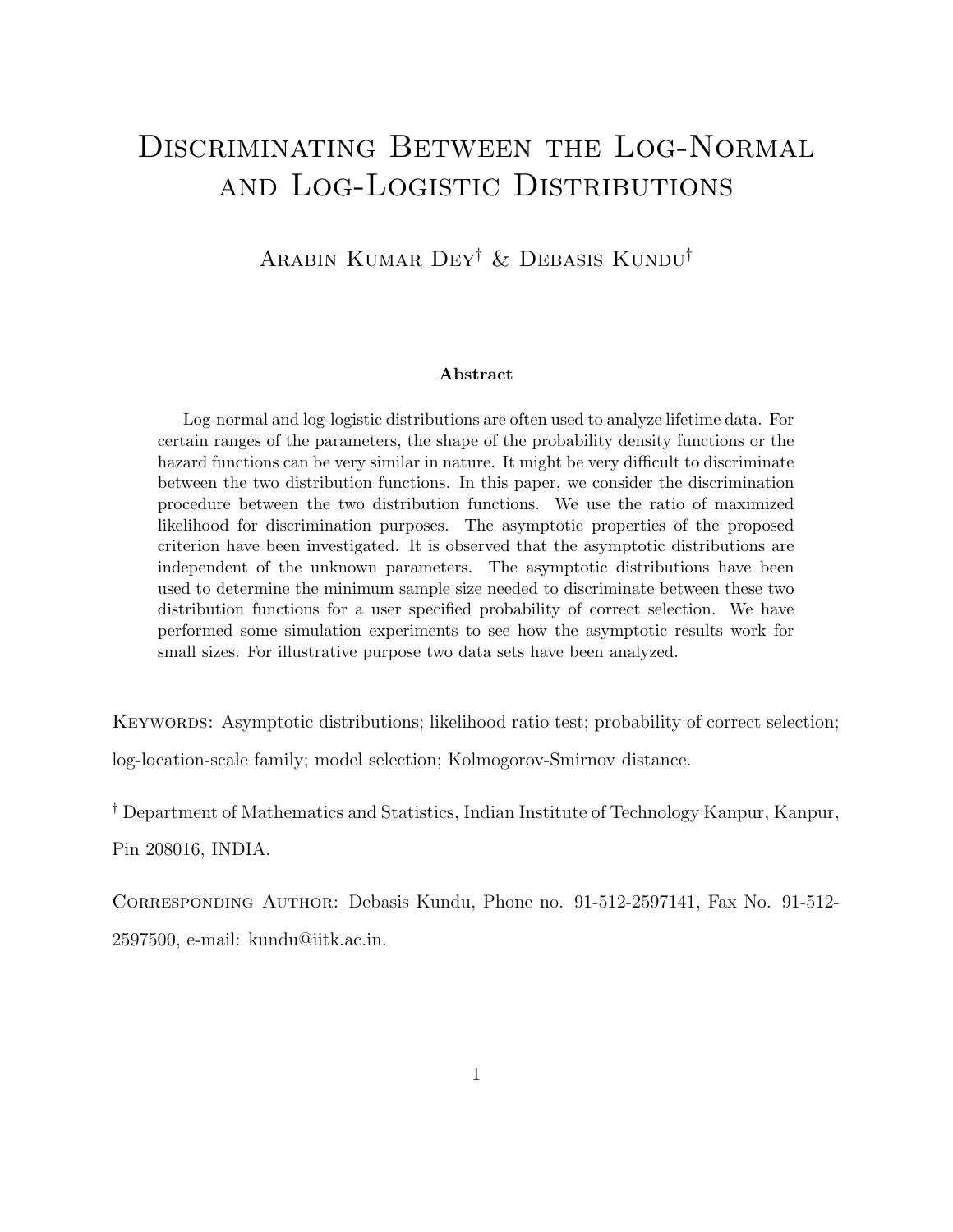#### 1 INTRODUCTION

Log-normal and log-logistic distributions are often used for analyzing skewed data. The two distributions have several interesting properties and their probability density functions (PDFs) can take different shapes. For example, the log-normal can have unimodal PDFs and they are always log-concave. Similarly, the PDF of the log-logistic distribution is either reversed J shaped or unimodal. It is known that the log-normal distribution can have inverted bath-tub hazard function, whereas the hazard function of the log-logistic distribution is either decreasing or inverted bath-tub, see Johnson, Kotz and Balakrishnan [19]. For certain ranges of the parameters, the shape of their probability density functions (PDFs) or the hazard functions can be very similar in nature. Therefore, if it is known or apparent from the histogram of the data that the data are coming from a right skewed distribution, then any one of them may be used for analyzing the data. Therefore, to analyze a skewed data an experimenter can choose any one of the two models. Although, these two distributions may provide similar data fit for moderate sample sizes but it is still desirable to choose the correct or more nearly correct model, since the inferences based on the tail probabilities where the affect of the model assumption will be very crucial.

In this paper we address the following problem. Suppose one observes a random sample of size n, say  $x_1, \ldots, x_n$  and the person has a choice to use one of the distributions, viz. lognormal or log-logistic, which one is preferable. The problem of testing whether some given observations follow a particular distribution is a classical problem. Cox [8, 9] first considered this problem and developed a testing procedure for two non-nested families. Since then, extensive work has been done in discriminating between two families of distributions. See for example Atkinson [2, 3] Wiens [36], Dumonceaux and Antle [11], Dumonceaux *et al.* [10], Quesenberry and Kent [33], Balasooriya and Abeysinghe [5], Kim et al. [21] and Kundu, Gupta and Manglick [22] for some of the recent references.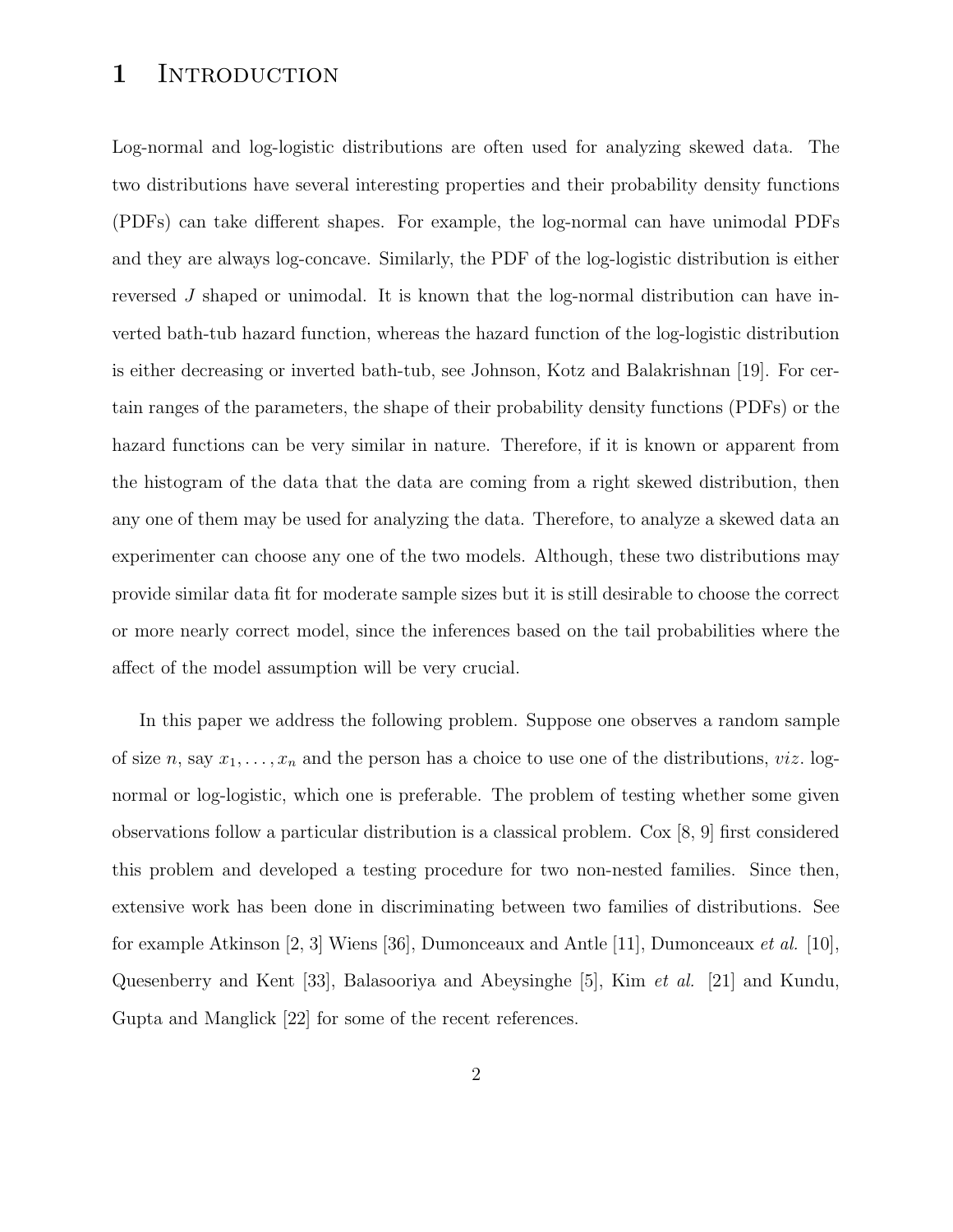In this paper we consider the problem of discriminating between the log-normal and loglogistic distributions. We use the ratio of the maximized likelihood (RML) in discriminating between the two distribution functions. We also obtain the asymptotic distributions of the RMLs using the idea of White [34, 35]. Using the asymptotic distributions of the RMLs, we compute the probability of correct selection (PCS) under each model. It is observed that the asymptotic PCS works quite well even for moderate sample sizes. We suggest some small sample corrections based on the numerical simulations. The asymptotic distributions of the RMLs are independent of the unknown parameters. Therefore, these asymptotic distributions can be used to determine the minimum sample size needed to discriminate between these two distributions for a given user specified PCS.

The rest of the paper is organized as follows. In section 2, we provide the notation and discrimination procedure. The asymptotic results are provided in section 3. Determination of sample size is obtained in section 4. Numerical results and data analysis are presented in section 5 and section 6 respectively. Finally the conclusions appear in section 7.

# 2 NOTATION AND DISCRIMINATION PROCEDURE

We will use the following notation in this paper.

LOG-NORMAL DISTRIBUTION: The log-normal distribution with the shape parameter  $\eta > 0$ and the scale parameter  $\theta > 0$  will be denoted by  $LN(\eta, \theta)$  and the corresponding PDF is

$$
f_{LN}(x;\eta,\theta) = \frac{1}{\sqrt{2\pi}x\eta}e^{-\frac{1}{2}\left(\frac{(\ln x - \ln \theta)^2}{\eta^2}\right)}; \quad x > 0.
$$
 (1)

LOG-LOGISTIC DISTRIBUTION: The log-logistic distribution with the shape parameter  $\sigma > 0$ and the scale parameter  $\xi > 0$  has the following PDF;

$$
f_{LL}(x; \sigma, \xi) = \frac{1}{\sigma x} \times \frac{e^{\left(\frac{\ln x - \ln \xi}{\sigma}\right)}}{\left(1 + e^{\frac{\ln x - \ln \xi}{\sigma}}\right)^2}; \quad x > 0.
$$
 (2)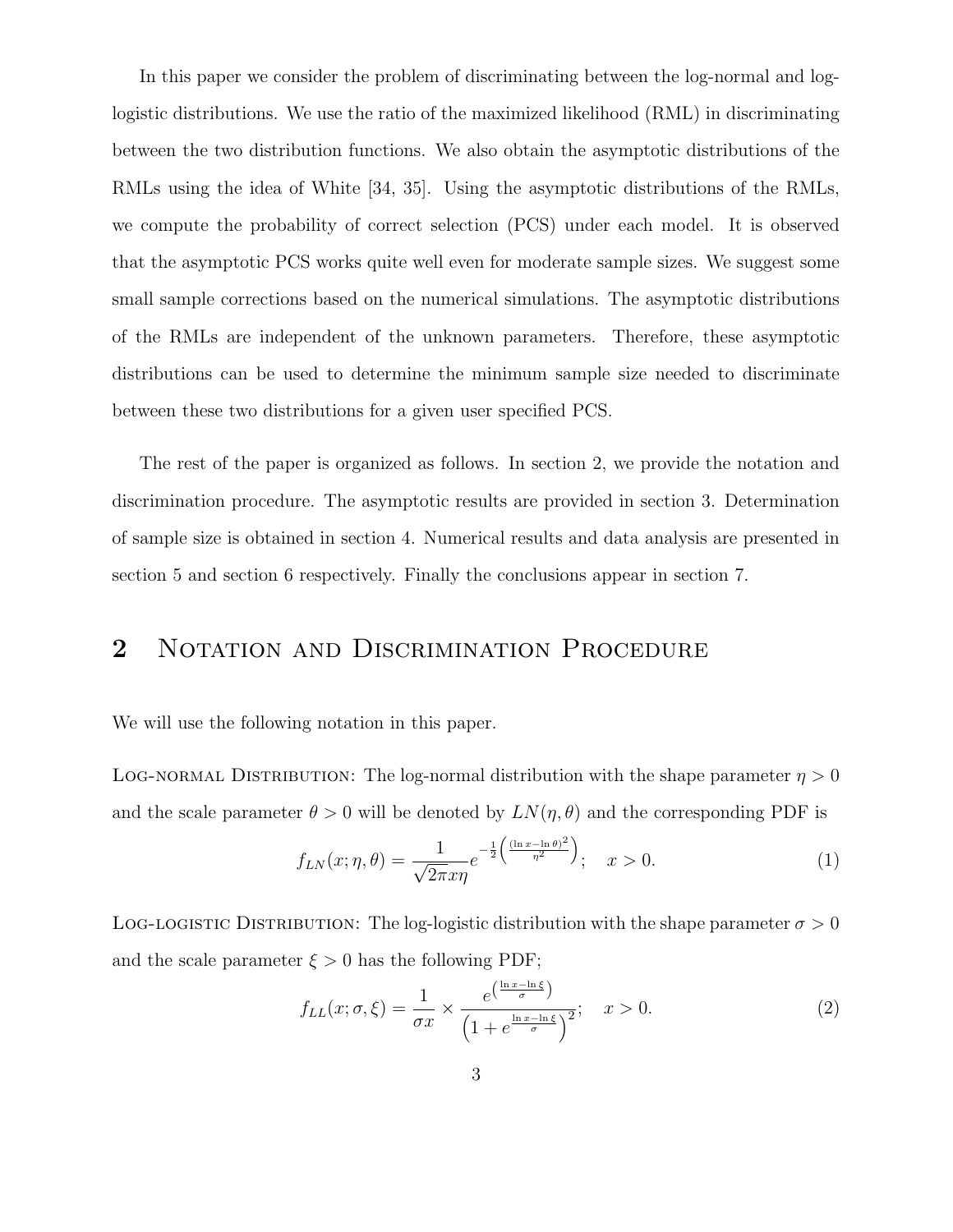From now on it will be denoted as  $LL(\sigma, \xi)$ .

Almost sure convergence will be denoted by a.s.. For any Borel measurable functions  $g(\cdot)$  and  $h(\cdot)$ ,  $E_{LN}(g(U))$  and  $V_{LN}(g(U))$  and  $Cov_{LN}(g(U), h(U))$  denote the mean of  $g(U)$ , variance of  $g(U)$  and covariance between  $g(U)$  and  $h(U)$  respectively, when U has a  $LN(\eta, \theta)$ distribution. Similarly, if U follows  $LL(\sigma, \xi)$ , the respective quantities are defined and they should be clear from the context.

Now we describe the discrimination procedure based on a random sample  $X = \{x_1, \ldots, x_n\}$ . It is assumed that the data have been generated from one of the two distributions, namely;  $LN(\eta, \theta)$  or  $LL(\sigma, \xi)$ . Based on the observed sample, the corresponding likelihood functions are;  $L_{LN}(\eta, \theta|X) =$  $\prod^n$  $i=1$  $f_{LN}(x_i; \eta, \theta)$  and  $L_{LL}(\sigma, \xi|X) =$  $\prod^n$  $\prod_{i=1} f_{LL}(x;\sigma,\xi)$  respectively. If  $\hat{\eta}, \theta$ ,  $\hat{\sigma}$  and  $\hat{\xi}$  are the maximum likelihood estimators of the corresponding parameters, then the discrimination procedure is as follows. Choose

(a) Log-normal distribution if

$$
L_{LN}(\hat{\eta}, \hat{\theta}) > L_{LL}(\hat{\sigma}, \hat{\xi}).
$$
\n(3)

(b) Log-logistic distribution if

$$
L_{LL}(\hat{\sigma}, \hat{\xi}) > L_{LN}(\hat{\eta}, \hat{\theta}).
$$
\n(4)

From (3) and (4) it is clear that given the data  $\{x_1, \ldots, x_n\}$ , one will be able to choose one particular distribution a.s.. Now the natural question is, what is the PCS in this discrimination procedure. It may be noted that the probability of correct selection will depend on the parent distribution, *i.e.*, the original distribution of  $\{X_1, \ldots, X_n\}$ . We will consider the two cases separately.

If the data were originally coming from  $LN(\eta, \theta)$ , the probability of correct selection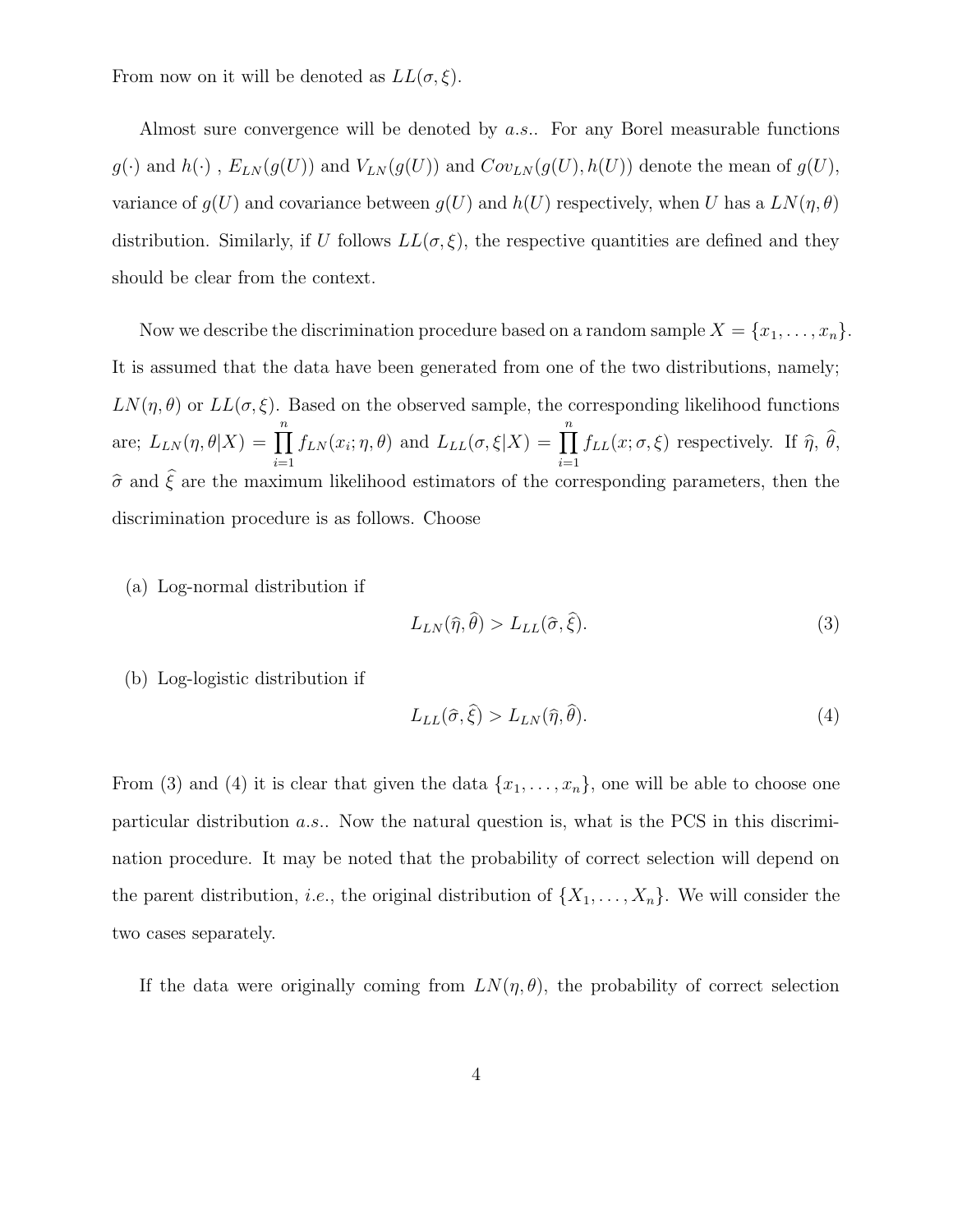$(PCS_{LN})$  can be written as follows;

$$
PCS_{LN} = P(T > 0| data follow log-normal distribution),
$$
\n(5)

.

where

$$
T = \ln \left[ \frac{L_{LN}(\hat{\eta}, \hat{\theta})}{L_{LL}(\hat{\sigma}, \hat{\xi})} \right]
$$

Similarly,

 $PCS_{LL} = P(T < 0| \text{ data follow log-logistic distribution}).$  (6)

Now to compute (5) and (6) one needs to compute the exact distributions of  $T$  under the respective parent distributions. Since they are difficult to compute, we rely on their asymptotic distributions. Based on the asymptotic distributions, we can obtain the approximate values of  $PCS_{LN}$  and  $PCS_{LL}$  for large n. In the next section we obtain the asymptotic distribution of  $T$ , under the respective parent distributions, but first let us look at the expressions of  $T$ 's in terms of the corresponding MLEs. Note that;

$$
T = n \left[ -\frac{1}{2} (\ln \pi + \ln 2 + 1) - \frac{1}{\hat{\sigma}} \ln \widetilde{X} - \ln \widehat{\eta} + \ln \widehat{\sigma} + \frac{1}{\hat{\sigma}} \ln \widehat{\xi} + \frac{2}{n} \sum_{i=1}^{n} \ln \left( 1 + e^{\frac{\ln X_i - \ln \widehat{\xi}}{\hat{\sigma}}} \right) \right], \tag{7}
$$

and

$$
\widetilde{X} = \left(\prod_{i=1}^n X_i\right)^{\frac{1}{n}} = \widehat{\theta}, \quad \widehat{\eta} = \frac{1}{n} \sum_{i=1}^n \left(\ln X_i - \ln \widehat{\theta}\right)^2.
$$

COMMENTS: Note that if we transform the data  $Y_i = \ln X_i$  and consider the logarithm of RMLs of the corresponding transformed distributions, namely normal, extreme value and logistic distributions, then the values of the test statistics will be unchanged. Using the results of Dumonceaux et al. [10] it follows that the distributions of T's are independent of the parameters.

Comments: Interestingly it is also observed that the Kolmogorov-Smirnov distance between the log-normal (log-logistic) and the best fitted asymptotic log-logistic (log-normal) is constant, see Appendix.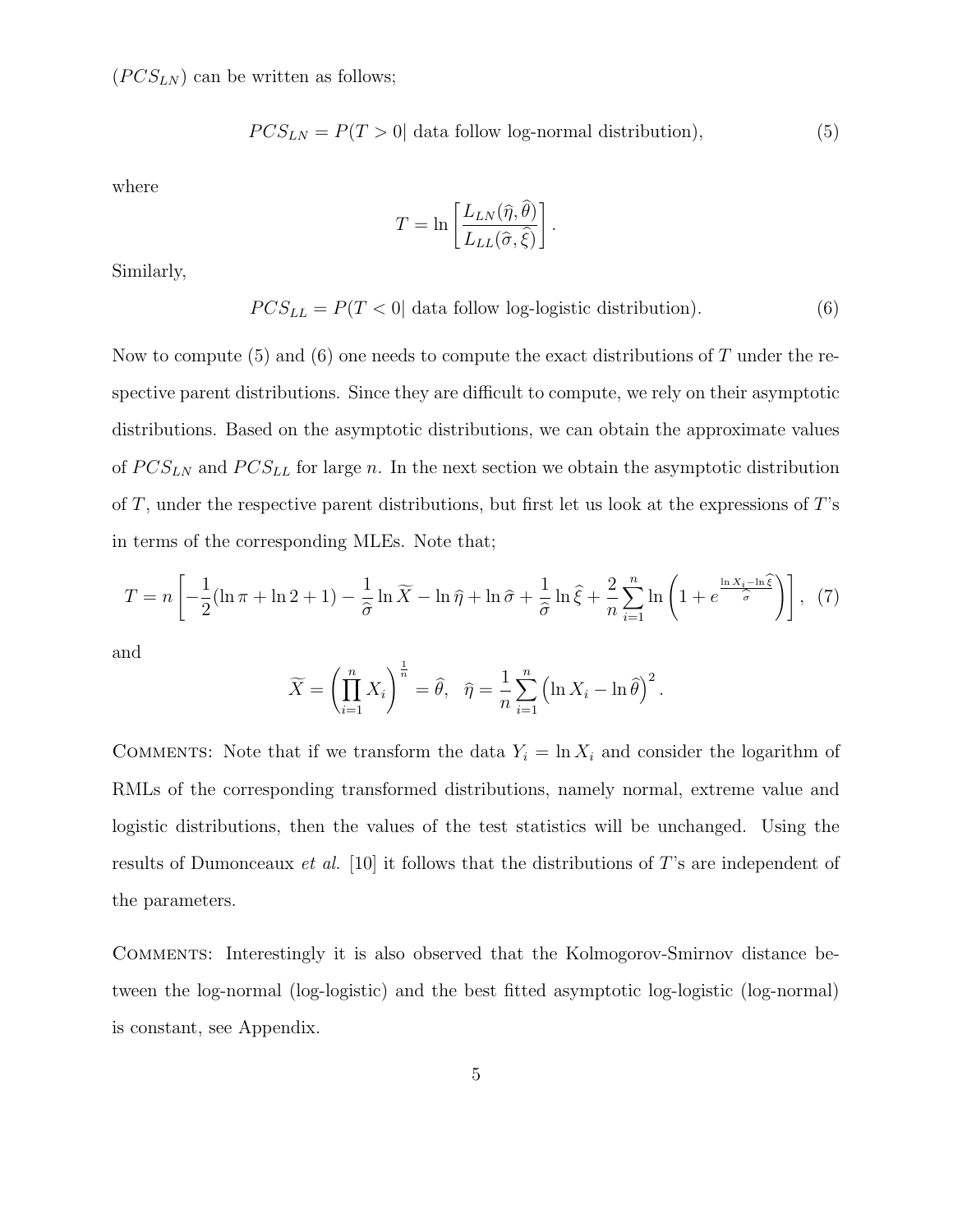# 3 ASYMPTOTIC DISTRIBUTIONS

It is not possible to obtain the exact distributions of T under the respective parent distributions and therefore we mainly rely on the asymptotic distributions. We consider the two cases separately.

First let us consider the case when the data are coming from log-normal distribution. We have the following result.

THEOREM 1: If the data are from  $LN(\eta, \theta)$ , then T is asymptotically normally distributed with mean  $E_{LN}(T)$  and  $V_{LN}(T)$ .

To prove Theorem 1, we need the following Lemma.:

LEMMA 1: Under the assumption that the data are from  $LN(\eta, \theta)$ , we have the following results as  $n \to \infty$ 

(a)  $\hat{\eta} \longrightarrow \eta$  a.s, and  $\hat{\theta} \longrightarrow \theta$ , a.s., where

$$
E_{LN}(\ln f_{LN}(X;\eta,\theta) = \max_{\bar{\eta},\bar{\theta}} E_{LN}(\ln f_{LN}(X;\bar{\eta},\bar{\theta})).
$$

(b)  $\hat{\sigma} \longrightarrow \tilde{\sigma}$ , a.s., and  $\hat{\xi} \longrightarrow \tilde{\xi}$ , a.s, where

$$
E_{LN}(\ln f_{LL}(X;\tilde{\sigma},\tilde{\xi}) = \max_{\sigma,\xi} E_{LN}(\ln f_{LL}(X;\sigma,\xi)).
$$

Let us denote

$$
T^* = \ln \left[ \frac{L_{LN}(\eta, \theta)}{L_{LL}(\tilde{\sigma}, \tilde{\xi})} \right].
$$

(c)

$$
\frac{1}{\sqrt{n}}\left[T - E_{LN}(T)\right]
$$
 asymptotically equivalent to 
$$
\frac{1}{\sqrt{n}}\left[T^* - E_{LN}(T^*)\right].
$$

PROOF OF LEMMA 1: The proof follows using similar argument as of White (1982, Theorem 1) and therefore, it is omitted.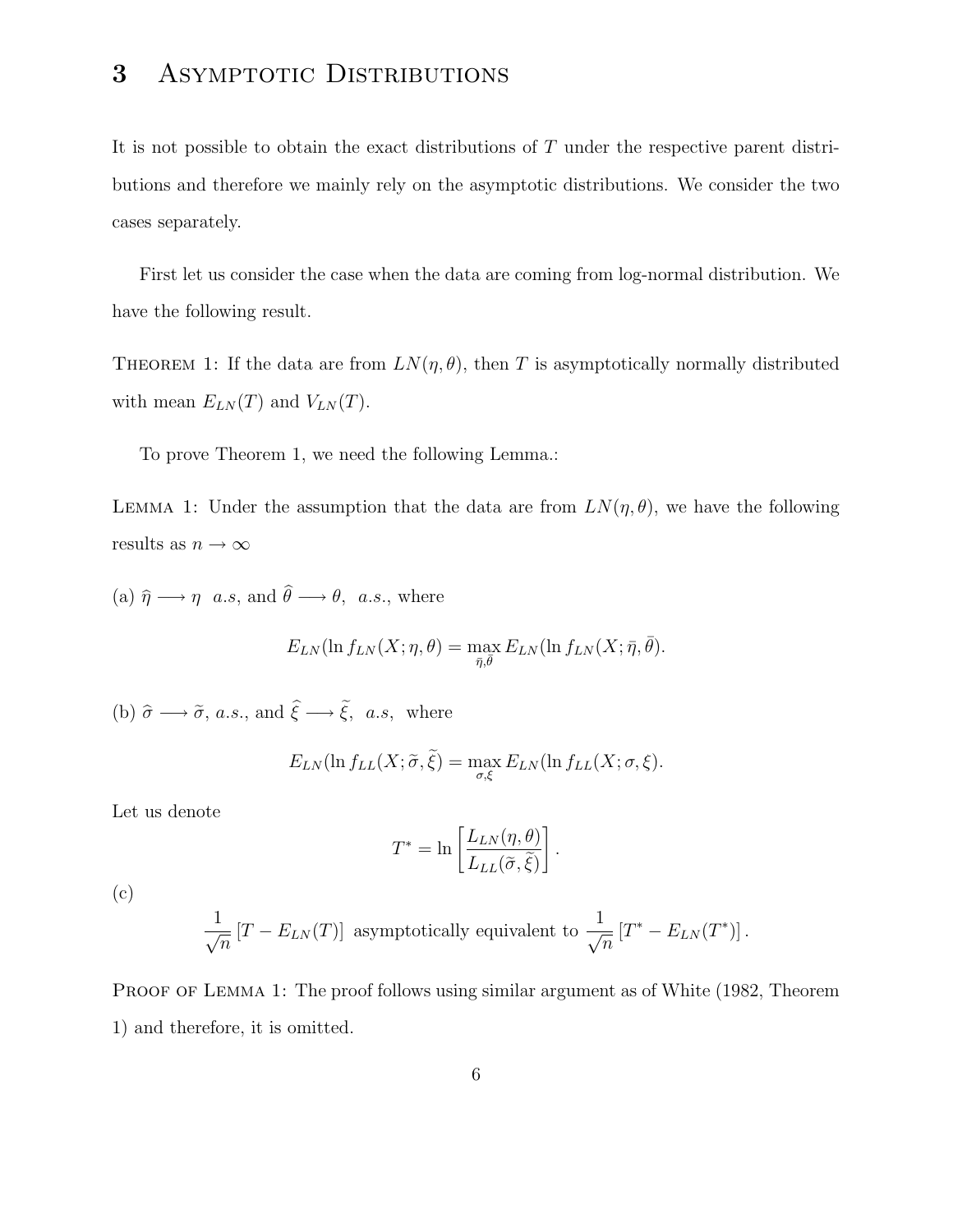PROOF OF THEOREM 1: Using the Central limit theorem (CLT), it immediately follows that  $\frac{1}{\sqrt{n}}$  $[T^* - E_{LN}(T^*)]$  is asymptotically normally distributed. Therefore the result follows using (c) of Lemma 1.  $\blacksquare$ 

It should be mentioned that  $\tilde{\sigma}$  and  $\tilde{\xi}$  depend on  $\eta$  and  $\theta$ , but we do not make it explicit for brevity. For further development we need to compute  $\tilde{\sigma}$  and  $\tilde{\xi}$  for  $\eta = 1$  and  $\theta = 1$  and we will denote them  $\tilde{\sigma}_1$  and  $\tilde{\xi_1}.$  Let us define

$$
h(\sigma,\xi) = E_{LN} \left( f_{LL}(X:\sigma,\xi) \right)
$$
  
=  $E_{LN} \left[ \frac{\ln X - \ln \xi}{\sigma} - 2 \ln \left( 1 + e^{\frac{\ln X - \ln \xi}{\sigma}} \right) - \ln \pi - \ln \sigma \right]$   
=  $-\frac{1}{\sigma} \ln \xi - \frac{2}{\sqrt{2\pi}} \int_0^\infty \frac{1}{x} \ln \left( 1 + e^{\frac{\ln X - \ln \xi}{\sigma}} \right) e^{-\frac{1}{2} (\ln x)^2} dx.$  (8)

then  $\tilde{\sigma}_1, \xi_1$  can be obtained by maximizing  $h(\sigma, \xi)$  with respect to  $\sigma$  and  $\xi$ . Unfortunately, it is not possible to obtain the analytical solutions. Numerically it is observed that  $h(\sigma, \xi)$ is maximized when  $\widetilde{\sigma}_1 = 0.5718$  and  $\widetilde{\xi}_1 = 1.0000.$ 

Now we will compute  $E_{LN}(T)$  and  $V_{LN}(T)$ . If we denote  $AM_{LN} = \lim_{n \to \infty}$ 1  $\frac{1}{n}E_{LN}(T)$  and  $AV_{LN} = \lim_{n \to \infty}$ 1  $\frac{1}{n}V_{LN}(T)$ , then

$$
\lim_{n \to \infty} \frac{1}{n} E_{LN}(T) = AM_{LN} = E_{LN} \left[ \ln f_{LN}(X; 1, 1) - \ln f_{LL}(X; \tilde{\sigma}_1, \tilde{\xi}_1) \right]
$$
  
= 
$$
-\frac{1}{2} \ln 2 - \frac{1}{2} \ln \pi - \frac{1}{2} + \ln \tilde{\sigma}_1 + \frac{\ln \tilde{\xi}_1}{\tilde{\sigma}_1} + 2E \ln \left( 1 + \tilde{\xi}_1^{-1/\tilde{\sigma}_1} e^{Z/\tilde{\sigma}_1} \right),
$$
  

$$
\approx 0.0095.
$$

here  $Z$  follows  $N(0, 1)$ . Moreover,

$$
\lim_{n \to \infty} \frac{1}{n} V_{LN}(T) = AV_{LN} = V_{LN} \left[ \ln f_{LN}(X; 1, 1) - \ln f_{LL}(X; \tilde{\sigma}_1, \tilde{\xi}_1) \right]
$$
  
=  $V_{LN} \left[ -\frac{1}{2} Z^2 - Z \left( \frac{1}{\tilde{\sigma}_1} \right) + 2 \ln \left( 1 + e^{Z/\tilde{\sigma}_1} \xi_1^{-1/\tilde{\sigma}_1} \right) \right],$   
 $\approx 0.0137$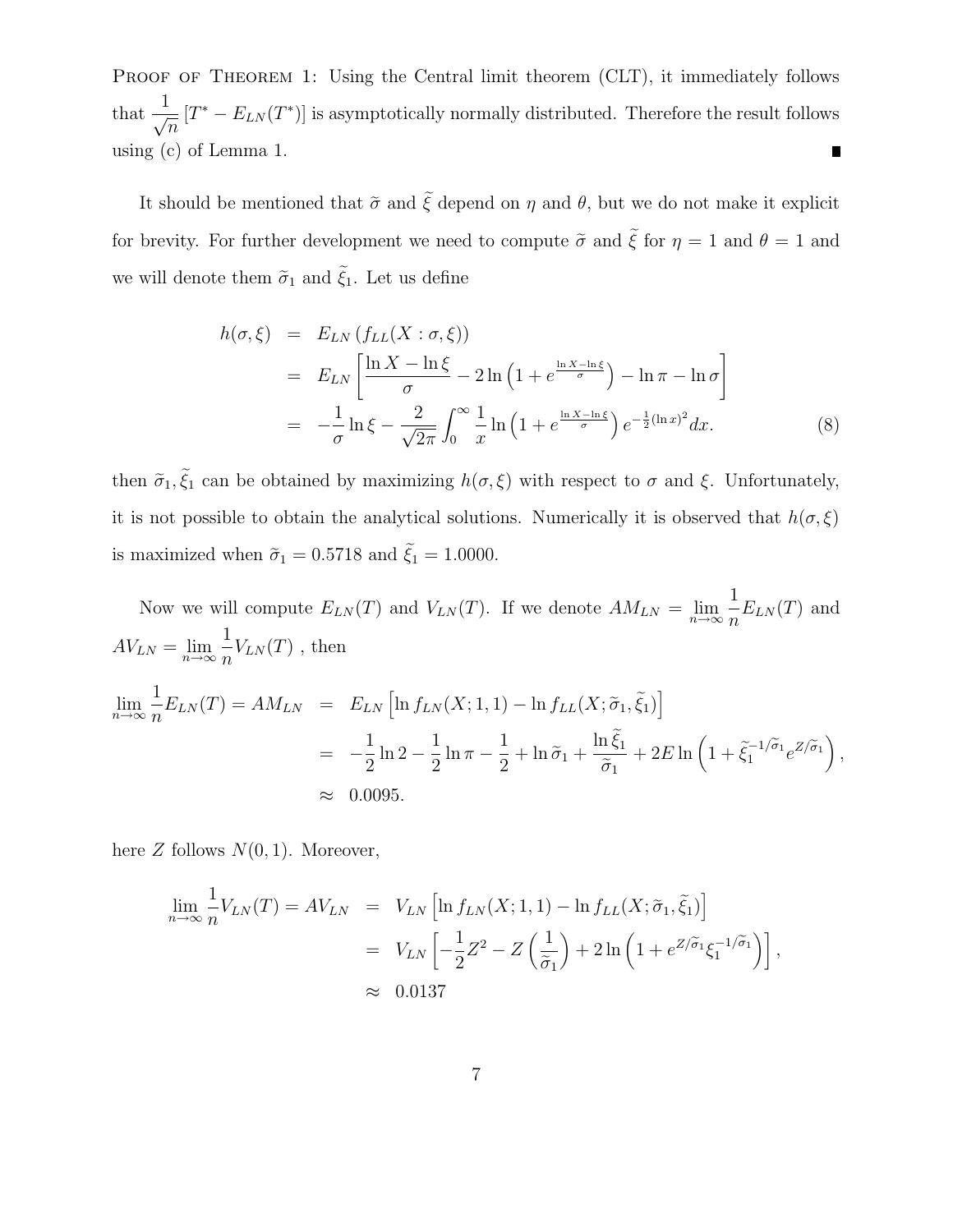Now we consider the case when the data are coming from the log-logistic distribution. We have the following result.

THEOREM 2: If the data are from  $LL(\sigma, \xi)$ , then T is asymptotically normally distributed with mean  $E_{LL}(T)$  and  $V_{LL}(T)$ .

To prove Theorem 2, we need the following Lemma 2, similar to Lemma 1. The proof of Lemma 2 also follows along the same line as of Lemma 1.

LEMMA 2: Under the assumption that the data are from  $LL(\sigma, \xi)$ , we have the following results as  $n\to\infty$ 

(a)  $\hat{\sigma} \longrightarrow \sigma$  a.s, and  $\hat{\xi} \longrightarrow \xi$ , a.s., where

$$
E_{LL}(\ln f_{LL}(X;\sigma,\xi) = \max_{\bar{\sigma},\bar{\xi}} E_{LL}(\ln f_{LL}(X;\bar{\sigma},\bar{\xi}).
$$

(b)  $\hat{\eta} \longrightarrow \tilde{\eta}$ , a.s., and  $\hat{\theta} \longrightarrow \tilde{\theta}$ , a.s, where

$$
E_{LL}(\ln f_{LN}(X;\tilde{\eta},\tilde{\theta}) = \max_{\eta,\theta} E_{LL}(\ln f_{LN}(X;\eta,\theta)).
$$

Let us denote

$$
T_* = \ln \left[ \frac{L_{LN}(\tilde{\eta}, \tilde{\theta})}{L_{LL}(\sigma, \xi)} \right].
$$

(c)

$$
\frac{1}{\sqrt{n}} [T - E_{LL}(T)]
$$
 asymptotically equivalent to 
$$
\frac{1}{\sqrt{n}} [T_* - E_{LL}(T_*)].
$$

 $\blacksquare$ 

PROOF OF THEOREM 2: Follows along the same line as of Theorem 1.

In this case also  $\tilde{\eta}$  and  $\tilde{\theta}$  depend on  $\sigma$  and  $\xi$  and we are not making it explicit for brevity. We need  $\tilde{\eta}$  and  $\tilde{\theta}$  when  $\sigma = 1$  and  $\xi = 1$  and we will denote them  $\tilde{\eta}_1$  and  $\tilde{\theta}_1$  respectively. Now we will discuss how to compute  $\tilde{\eta}_1, \theta_1$  and also  $E_{LL}(T), V_{LL}(T)$  for further development. Observe that  $\tilde{\eta}_1, \theta_1$  can be obtained by maximizing  $g(\eta, \theta)$ , where

$$
g(\eta, \theta) = E_{LL} [\ln f_{LN}(X; \eta, \theta)] = -E_{LL} \left[ \frac{(\ln X - \ln \theta)^2}{2\eta^2} + \ln X + \ln \eta + \frac{1}{2} \ln(2\pi) \right].
$$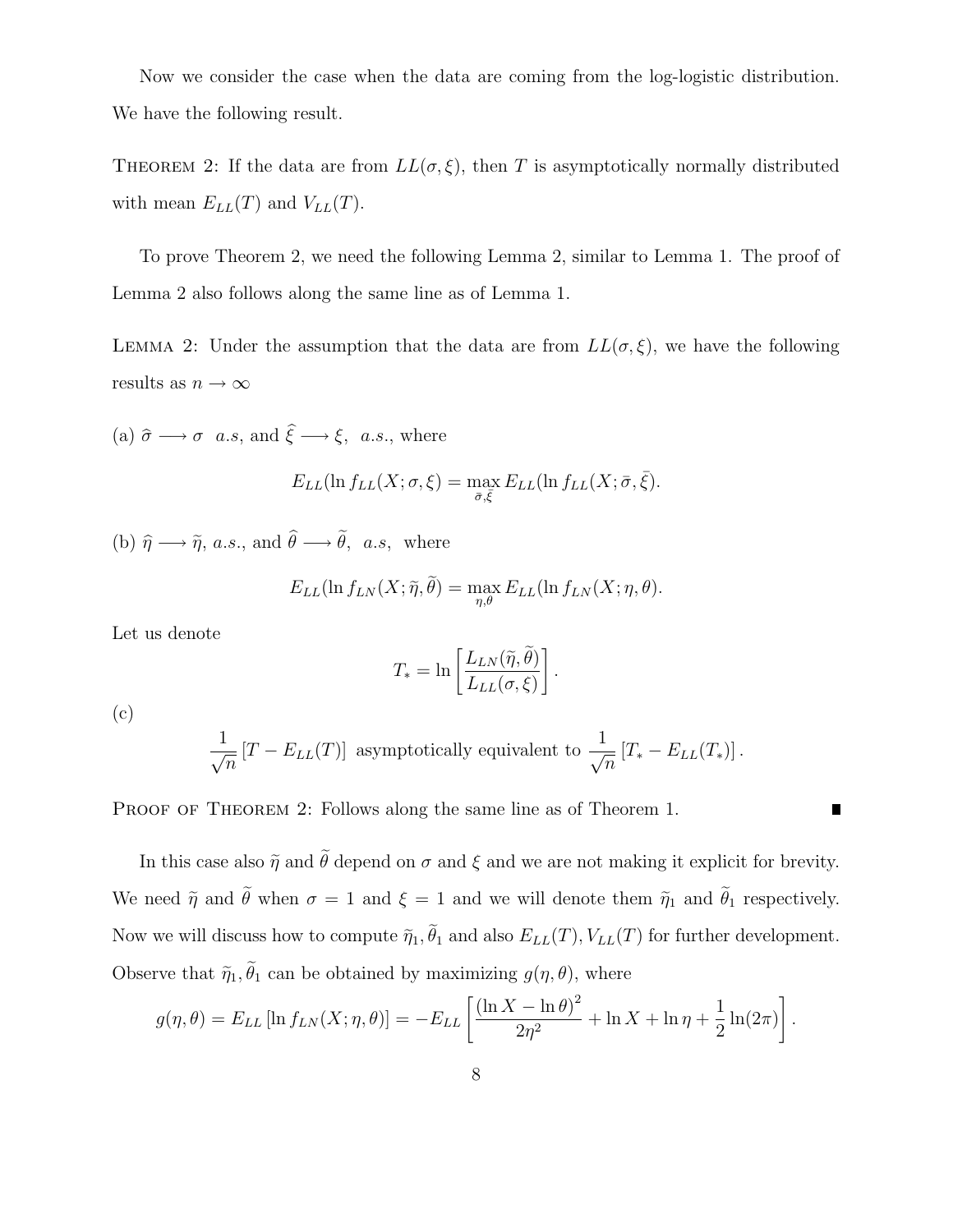with respect to  $\eta$  and  $\theta$  respectively. By simple calculation it can be easily observed that the maximization occurs at  $\tilde{\eta}_1 = \sqrt{3}$  and  $\tilde{\theta}_1 = 1$ . Moreover,

$$
\lim_{n \to \infty} \frac{1}{n} E_{LL}(T) = AM_{LL} = E_{LL} \left[ \ln f_{LL}(X; 1, 1) - \ln f_{LN}(X; \tilde{\eta}_1, \tilde{\theta}_1) \right]
$$
  
=  $E_{LL} \left[ -2 \ln(1 + X) + \frac{3}{2} (\ln X)^2 + \frac{1}{2} \ln 2\pi - \frac{1}{2} \ln 3 \right]$   
=  $-2 + \frac{1}{3} \pi^2 + \frac{1}{2} \ln 2\pi - \frac{1}{2} \ln 3 \approx 0.0144,$ 

$$
\lim_{n \to \infty} \frac{1}{n} V_{LL}(T) = AV_{LL} = V_{LL} \left[ \ln f_{LL}(X; 1, 1) - \ln f_{LN}(X; \tilde{\eta}_1, \tilde{\theta}_1) \right]
$$

$$
= V_{LL} \left[ -2 \ln(1 + X) + \frac{3}{2} (\ln X)^2 + \ln X \right] \approx 0.0486.
$$

### 4 NUMERICAL RESULTS

In this section we perform some numerical experiments to observe how the asymptotic results, derived in section 3, perform for different sample sizes and for different parent distributions. All the computations are performed at the Indian Institute of Technology Kanpur, using a Pentium IV processor. All the computations are performed using S-PLUS or R, and they can be obtained from the authors on request. We compute the probability of correct selection based on simulations and also based on the asymptotic distributions derived in section 3. Since the distributions are independent of the scale and the shape parameters in each case, we have considered them to be one, in all cases. We have reported the results for  $n = 20$ , 40, 60, 80, 100, 500.

First we consider the case when the parent distribution is log-normal. In this case we generate a random sample of size n from  $LN(1, 1)$ . We compute T and check whether  $T > 0$ or not. We replicate the process 1000 times and obtain an estimate of PCS. We also compute the PCS based on Theorem 1. The results are reported in Table 1. Similarly, we report the results when the parent distribution is log-logistic. The results are reported in Tables 2. In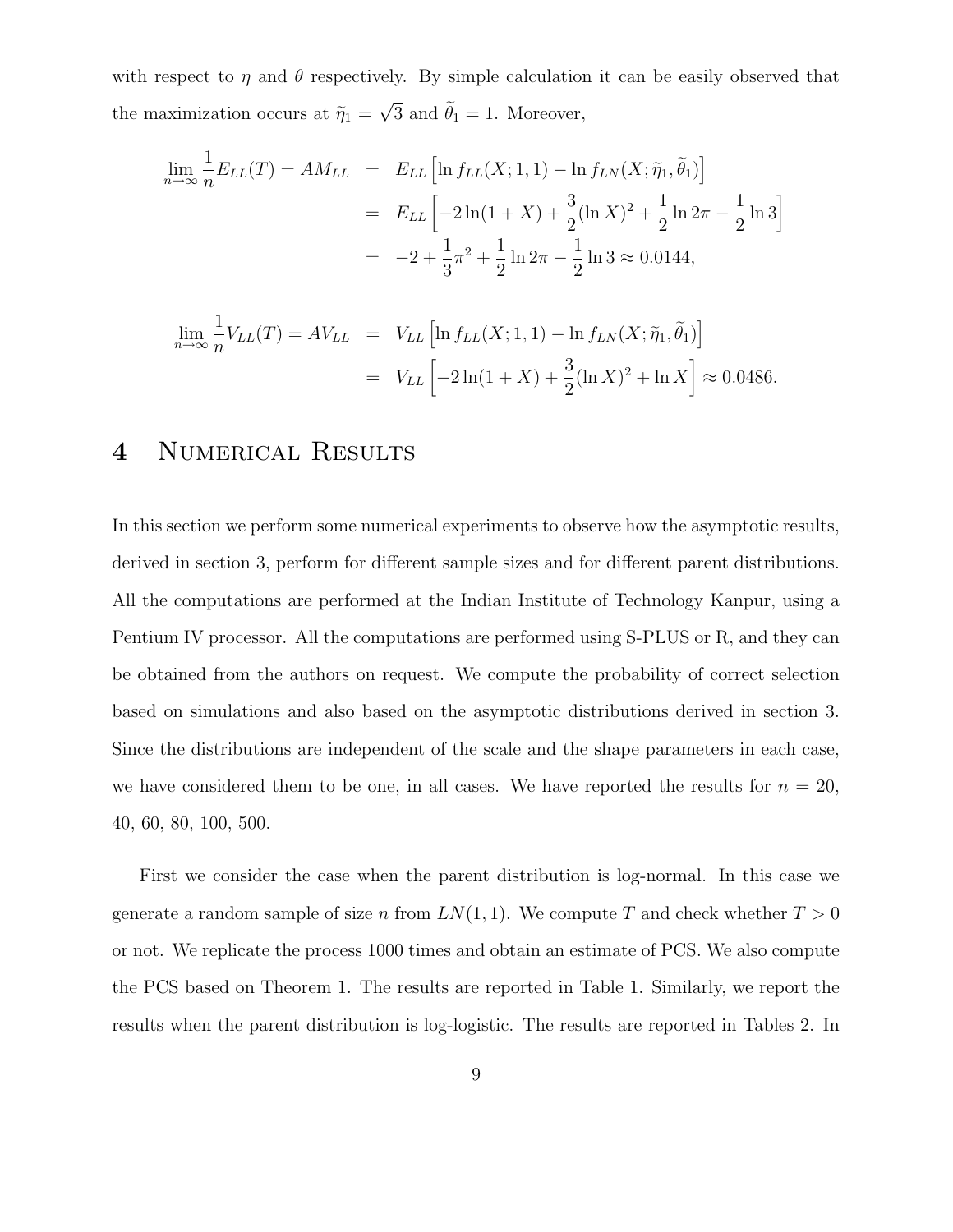each table, the first and second rows represent the results based on Monte Carlo simulations

and asymptotic distributions respectively.

Table 1: The probability of correct selection based on Monte Carlo simulations and also based on asymptotic results when the data are from log-normal distribution and the alternative is log-logistic.

| $n \longrightarrow 20$ 40 60 80 100 500 |                                                                     |  |  |  |
|-----------------------------------------|---------------------------------------------------------------------|--|--|--|
| $\rm MC$                                | $\mid 0.77 \mid 0.78 \mid 0.79 \mid 0.81 \mid 0.82 \mid 0.96$       |  |  |  |
| $\mathbf{A}\mathbf{S}$                  | $\vert 0.64 \vert 0.70 \vert 0.73 \vert 0.77 \vert 0.79 \vert 0.97$ |  |  |  |
| $\rm{ASC}$                              | $\vert 0.73 \vert 0.74 \vert 0.77 \vert 0.79 \vert 0.81 \vert 0.96$ |  |  |  |

Table 2: The probability of correct selection based on Monte Carlo simulations and also based on asymptotic results when the data are from log-logistic distribution and the alternative is log-normal.

|            | 20   40   60   80   100   500                                       |  |  |  |
|------------|---------------------------------------------------------------------|--|--|--|
| MC         | $\vert 0.42 \vert 0.53 \vert 0.61 \vert 0.66 \vert 0.69 \vert 0.94$ |  |  |  |
| AS         | $\vert 0.62 \vert 0.66 \vert 0.69 \vert 0.72 \vert 0.74 \vert 0.93$ |  |  |  |
| <b>ASC</b> | $\vert 0.51 \vert 0.60 \vert 0.65 \vert 0.69 \vert 0.72 \vert 0.94$ |  |  |  |

It is clear from the Tables 1 and 2 that as the sample size increases, the PCS increases as expected. Interestingly, when log-normal is the parent distribution, then the PCS based on Monte Carlo simulation is found to be significantly higher than the other case particularly for small sample sizes. For example, when the sample size is 20, and the parent distribution is log-normal, the PCS is 0.77. But when the parent distribution is log-logistic, for the same sample size the PCS is only 0.42. It seems if the log-logistic is the parent distribution then its approximation by the log-normal distribution is better than the other way. We have verified this by comparing the Kolmogorov-Smirnov distance and it is observed that the K-S distances between (i) log-logistic (parent) and best fitted log-normal and (ii) log-normal (parent) and the best fitted log-logistic are 0.023 and 0.015 respectively.

Finally, based on the numerical results we have suggested the following simple correction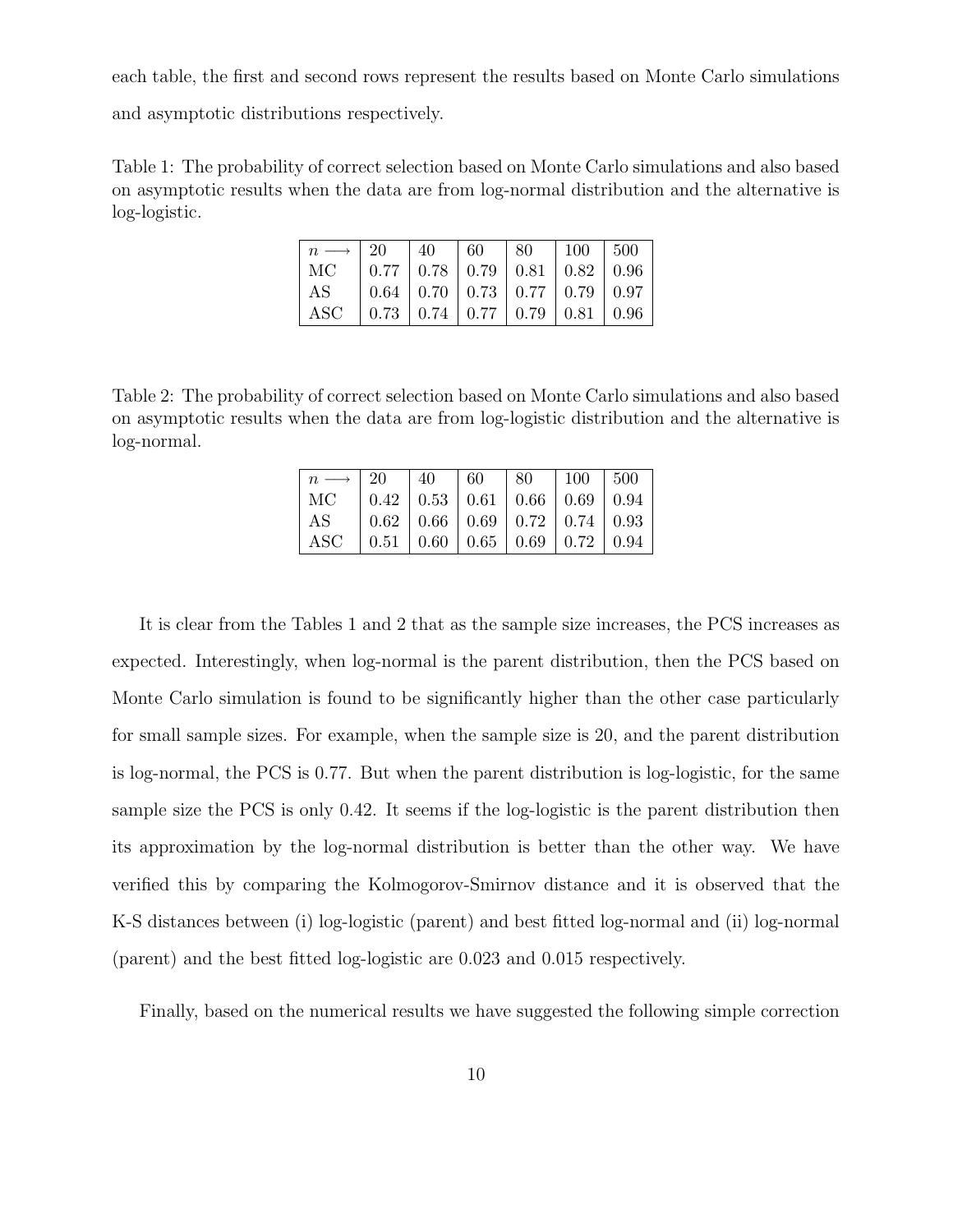factors which may be used mainly for small sizes:

$$
AM_{LN} = 0.0095 + \frac{0.0655}{n} + \frac{0.7270}{n^2} - \frac{3.0292}{n^3},
$$
  
\n
$$
AV_{LN,LL} = 0.0906 - \frac{0.0414}{n} - \frac{0.3945}{n^2} + \frac{1.8426}{n^3},
$$
  
\n
$$
AM_{LL} = 0.0144 - \frac{0.2681}{n} - \frac{0.4322}{n^2} + \frac{4.8427}{n^3},
$$
  
\n
$$
AV_{LL,LN} = 0.0486 - \frac{0.7521}{n} + \frac{5.6154}{n^2} - \frac{18.5252}{n^3}.
$$

We have recalculated the PCS based on the correction factors and the results are reported in Tables 1 and 2 respectively.

It should be also mentioned that the Tables 1 and 2 can be easily used to compute the minimum sample size needed to discriminate between log-normal and log-logistic distributions for a user specified PCS. For example if the  $PCS = 0.70$ , then at least 100 sample size is needed to discriminate between the two distribution functions.

#### 5 Data Analysis

In this section we analyze two data sets for illustrative purposes and use our method to discriminate between the distribution functions.

DATA SET 1: This data set (from Linhart and Zuchini [27]) represents the failure times of the air conditioning system of an air plane (in hours) : 23, 261, 87, 7, 120, 14, 62, 47, 225, 71, 246, 21, 42, 20, 5, 12, 120, 11, 3, 14, 71, 11, 14, 11, 16, 90, 1, 16, 52, 95.

We fit the two distribution functions, the MLEs of the different parameters for different distribution functions and the corresponding log-likelihood values are as follows. Log-Normal:  $\hat{\eta} = 1.3192, \ \theta = 28.7343, \ LL_{LN} (\hat{\eta}, \theta) = -151.706, \ Log\text{-Logistic: } \hat{\sigma} = 0.7259, \ \xi =$  $26.5007, LL_{LL}(\hat{\sigma}, \xi) = -152.3468.$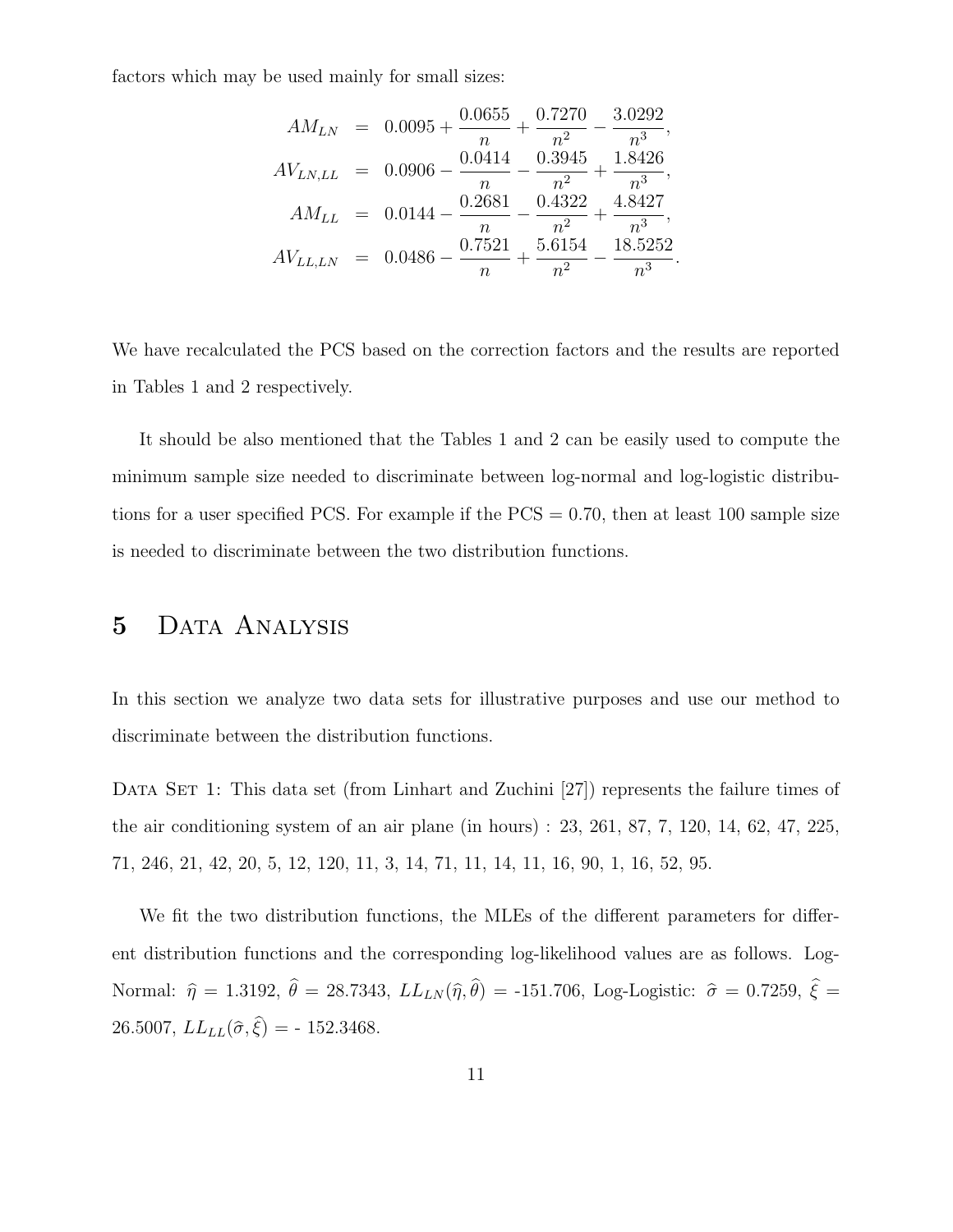Therefore, based on the log-likelihood values clearly, log-normal distribution is the preferred one. The Kolmogorov-Smirnov distances and the corresponding  $p$  values (within brackets) between the empirical distribution function and the fitted distribution functions for the two cases are as follows: Log-Normal:  $0.1047$   $(0.88)$ , Log-logistic:  $0.1300$   $(0.69)$ . Therefore, it is clear that the fitted log-normal is much closer to the empirical distribution function than the log-logistic distribution. The non-parametric survival function and the fitted survival functions are plotted in Figure 1. The K-S distance between the two fitted survival functions is 0.043. We also present the observed, expected frequencies for differ-



Figure 1: The empirical survival function and the fitted survival functions for data set 1.

ent groups and the corresponding  $\chi^2$  statistics for both the distributions to the fitted data. The results are presented in Table 4. The  $\chi^2$  values are 3.562 and 5.172 for the log-normal and log-logistic distributions respectively. In this case in terms of the log-likelihood values, K-S distances and also from the  $\chi^2$  values, between the two distribution functions, clearly log-normal is the better choice.

DATA SET 2: The data is obtained from Lawless [26] and it represents the number of revolution before failure of each of 23 ball bearings in the life tests and they are as follows: 17.88, 28.92, 33.00, 41.52, 42.12, 45.60, 48.80, 51.84, 51.96, 54.12, 55.56, 67.80, 68.44, 68.64, 68.88, 84.12, 93.12, 98.64, 105.12, 105.84, 127.92, 128.04, 173.40.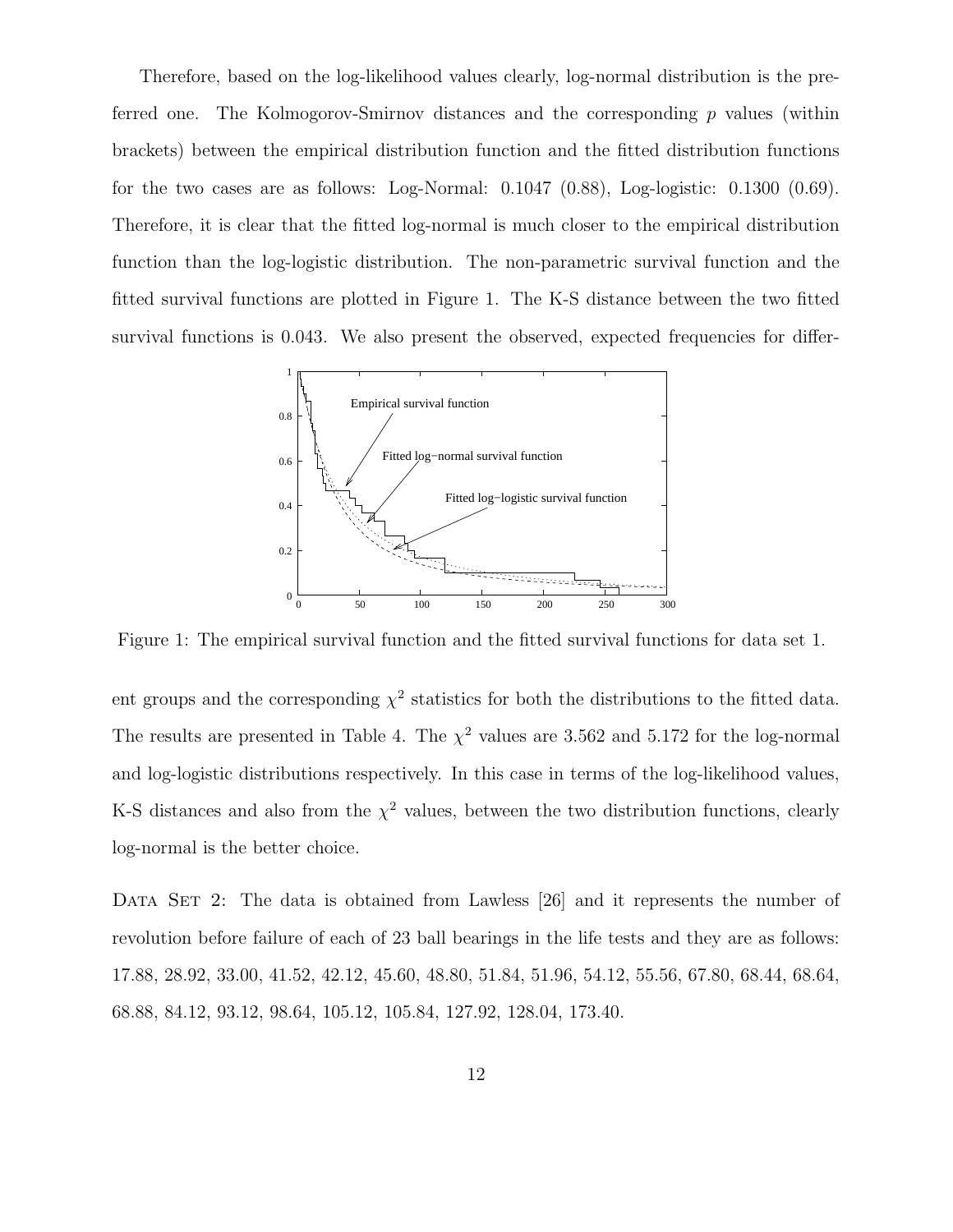| Intervals  | Observed | Expected (LN) | Expected (LL) |
|------------|----------|---------------|---------------|
| $0 - 15$   | 11       | 9.33          | 9.39          |
| $15 - 30$  | 5        | 6.01          | 6.88          |
| $30 - 60$  | 3        | 5.91          | 6.37          |
| $60 - 100$ |          | 3.57          | 3.21          |
|            |          | 5.18          | 4.15          |

Table 3: The observed, expected frequencies for different groups for both the distributions.

In this case the two fitted distributions have the following MLEs: Log-Normal:  $\hat{\eta} =$ 0.5215,  $\theta = 63.4890, \ LL_{LN}(\hat{\eta}, \theta) = -113.1017, \ Log\text{-Logistic: } \hat{\sigma} = 0.3008, \xi = 64.0075,$  $LL_{LL}(\hat{\sigma}, \xi) = -113.3662$ . Therefore, based on the log-likelihood values in this case also, the log-normal distribution is the preferred one. The Kolmogorov-Smirnov (K-S) distance between the empirical distribution functions and the fitted distributions and the corresponding p values (in brackets) for log-normal and log-logistic distributions are  $0.0901$  (0.99) and 0.0937 (0.98) respectively. The non-parametric survival function and the fitted survival functions are plotted in Figure 2. The K-S distance between the two fitted distribution functions



Figure 2: The empirical survival function and the fitted survival functions for data set 2.

is 0.018. Therefore, it is clear that based on the K-S distance the two distribution functions are almost equally close to the empirical distribution function. The observed and expected frequencies for log-normal and log-logistic distributions are provided in Table 4. The cor-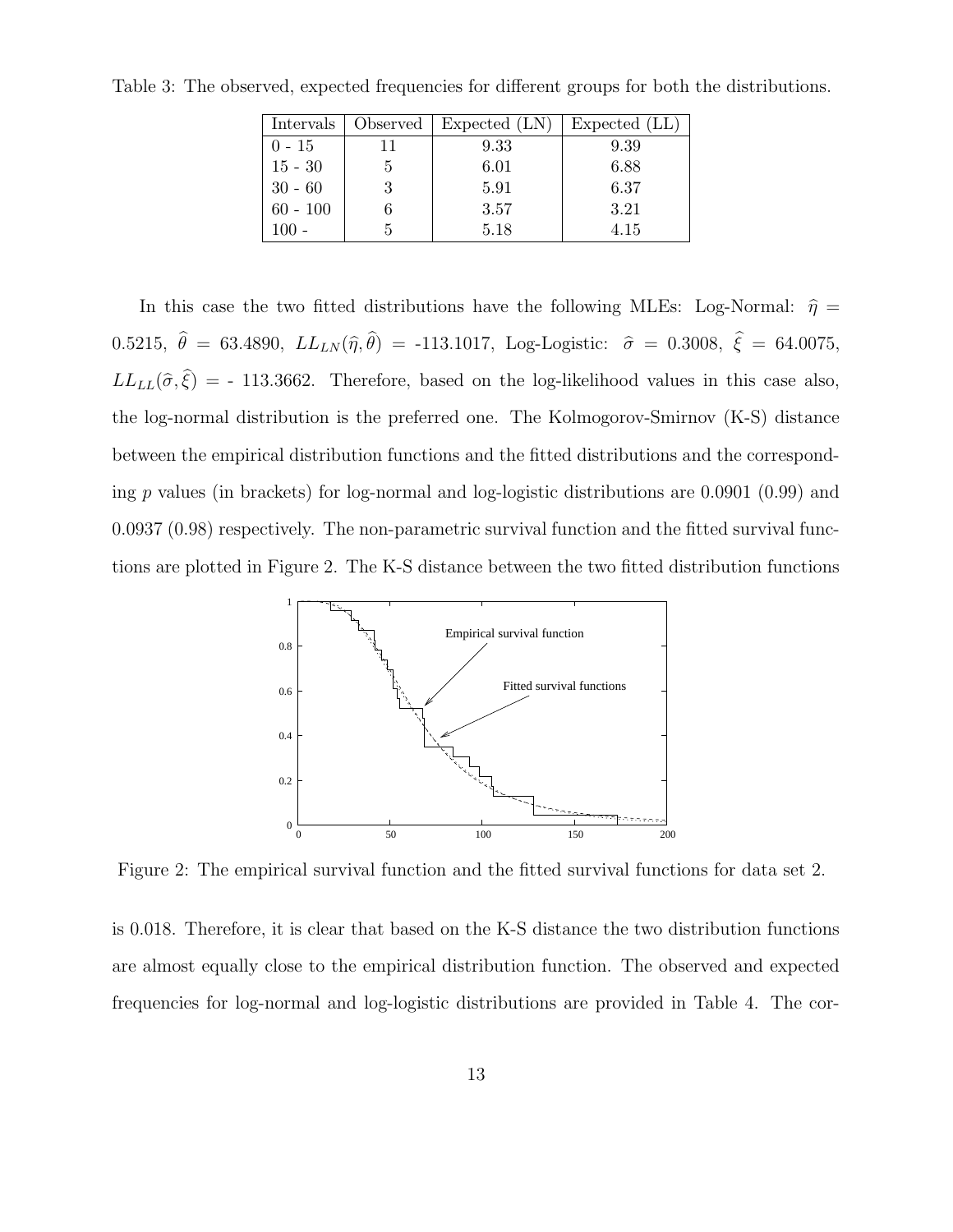| Intervals  | Observed | Expected (LN) | Expected (LL) |
|------------|----------|---------------|---------------|
| $0 - 35$   |          | 2.92          | 2.71          |
| $35 - 55$  |          | 6.04          | 5.95          |
| 55-80      | h        | 6.48          | 6.91          |
| $80 - 100$ | 3        | 3.15          | 3.18          |
|            |          | 4.41          | 4.25          |

Table 4: The observed, expected frequencies for different groups for both the distributions.

responding  $\chi^2$  values are 0.579 (log-normal) and 0.887 (log-logistic) respectively. It is clear from the log-likelihoods, K-S distances and also from the  $\chi^2$  values that the discrimination in this case is very difficult.

Since it is known that the log-normal has always unimodal hazard function where as the log-logistic distribution can have both unimodal as well as increasing hazard functions, we try to obtain an estimate of the shape of the hazard function from the observed data. A device called scaled TTT transform and its empirical version are relevant in this context. For a family with the survival function  $S(y) = 1 - F(y)$ , the scaled TTT transform, with  $H_F^{-1}(u) = \int_0^{F_1(u)}$  $\int_0^{+\infty} S(y) dy$  defined for  $0 < u < 1$  is  $\phi_F(u) = H_F^{-1}(u)/H_F^{-1}(1)$ . The empirical version of the scaled TTT transform is given by

$$
\phi_n(r/n) = H_n^{-1}(r/n)/H_n^{-1}(1) = \left(\sum_{i=1}^r x_{i:n} + (n-r)x_{r:n}\right)/(\sum_{i=1}^n x_{i:n}),
$$

here  $r = 1, \ldots, n$  and  $x_{i:n}$  for  $i = 1, \ldots, n$  represent the order statistics of the sample. Aarset [1]showed that the scaled TTT transform is convex (concave) if the hazard rate is decreasing (increasing), and for bathtub (unimodal) hazard rates, the scaled TTT transform is first convex (concave) and then concave (convex). We have plotted the empirical version of the scaled TTT transform of the data set 2 in Figure 3. Since the empirical version of the scaled TTT transform is concave, it indicates that the hazard function is increasing. From the empirical version of the scaled TTT transfer we would prefer log-logistic than log-normal for data set 2.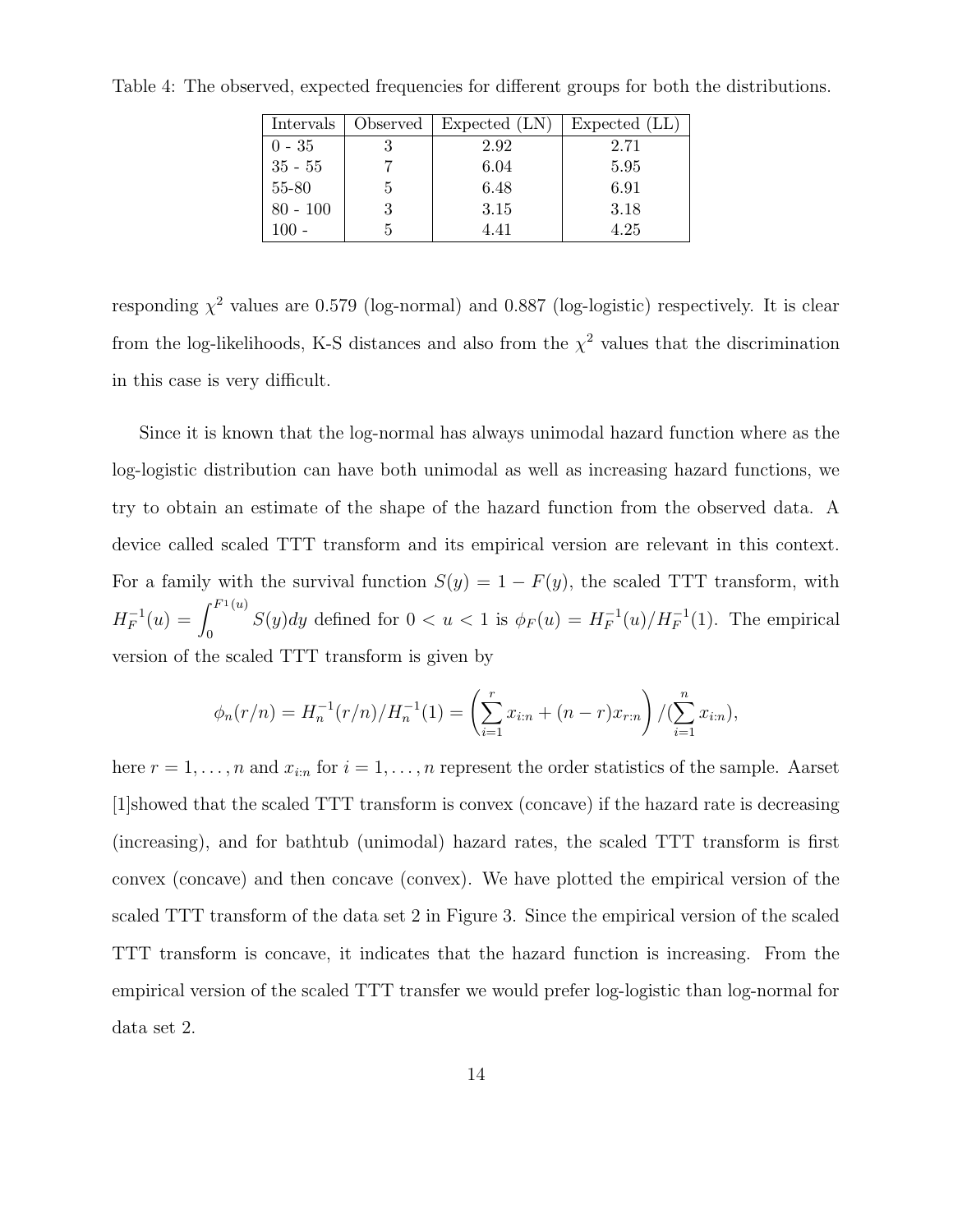

Figure 3: The empirical scaled TTT transform of the data set 2

#### **6** CONCLUSIONS

In this paper we consider the problem of discriminating between the log-normal and loglogistic distribution functions. We have used the ratio of the maximized likelihood functions in discriminating between the two distribution functions. We have computed the PCS based on the Monte Carlo simulations for different sample sizes to see the performances of the method. Since both the distributions belong to the log-location-scale family, it is observed that the distributions of the ratio of the maximized likelihoods are independent of the unknown parameters. We compute the PCS based on the asymptotic distributions and suggested some small sample corrections to use the asymptotic results for small sizes. Tables 1 and 2 can be easily used to compute the minimum sample size needed for a given user specified PCS. We have analyzed two data sets for illustrative purposes. It is observed that for one data set the choice is quite clear but for the other data set the choice is not very clear from the ratio of maximized likelihoods, K-S distances and also from  $\chi^2$  values. We have used the empirical version of the scaled TTT in that case and we get some idea about the shape of the hazard function, which in turn helps us to choose the preferred distribution.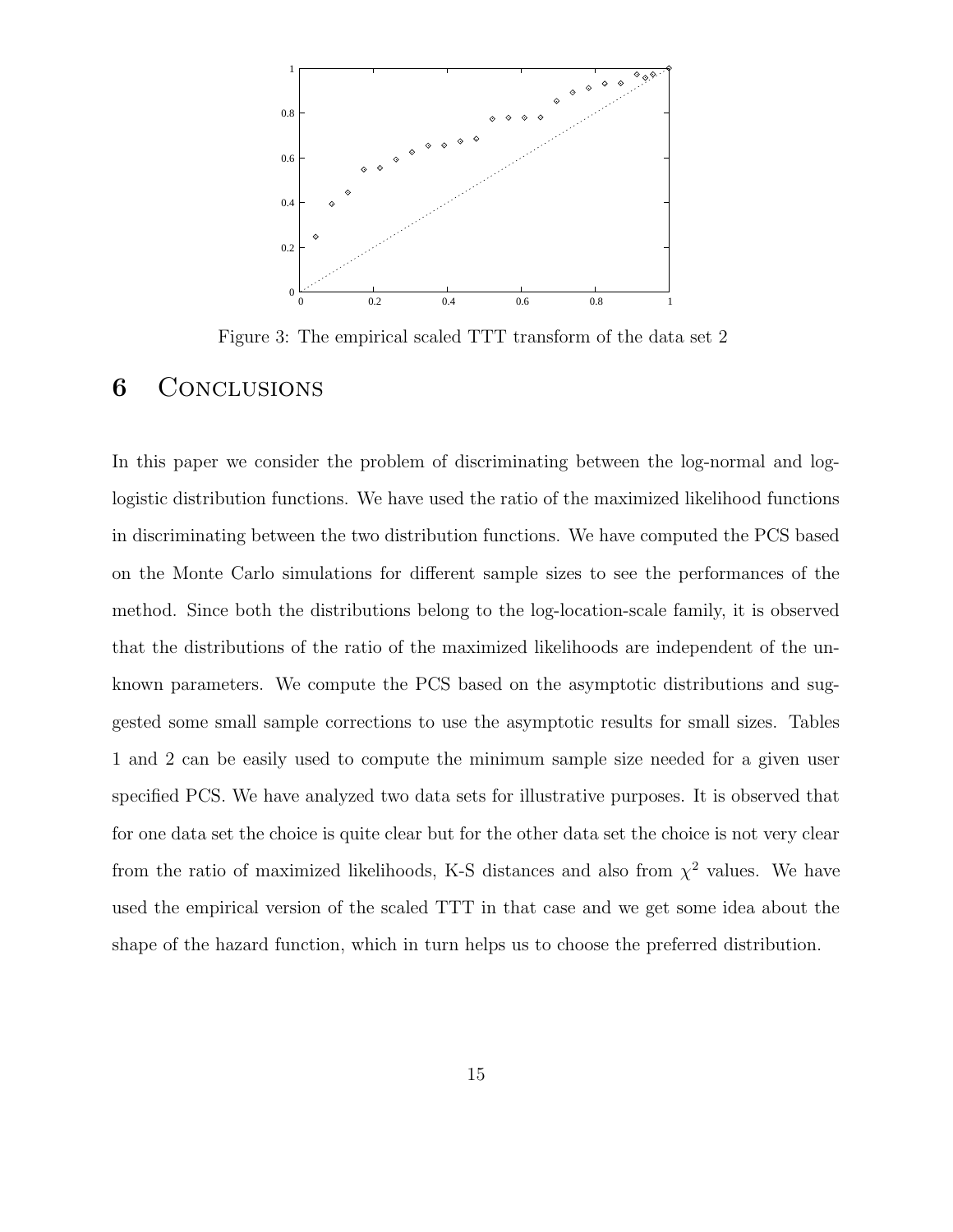# **APPENDIX**

THEOREM A.1 The K-S distance between the  $LN(\eta, \theta)$  and  $LL(\tilde{\sigma}, \xi)$  is independent of  $\eta$ and  $\theta$ , where  $\tilde{\sigma}$  and  $\tilde{\xi}$  are obtained from part (b) of Lemma 1.

PROOF: Since  $\theta$  and  $\tilde{\xi}$  are the respective scale parameters, it easily follows that  $\tilde{\xi} = c\theta$  for some constant c. Therefore, with out loss of generality we can take  $\theta = 1$ . Furthermore, by simple observations on  $E_{LN}(f_{LL}(X;\sigma,\xi))$ , where  $X \sim LN(\eta, 1)$ , it easily follows that

$$
\tilde{\sigma} = c_1 \eta
$$
, and  $\ln \xi = c_2 \eta$ ,

where  $c_1$  and  $c_2$  are two constants independent of  $\eta$ . Now the K-S distance between  $LN(\eta, 1)$ and  $LL(\tilde{\sigma}, \xi)$  can be written as

$$
D = \sup_{x} \left| \Phi\left(\frac{\ln x}{\eta}\right) - \frac{e^{\ln\left(\frac{x}{\xi}\right)^{\frac{1}{\sigma}}}}{1 + e^{\ln\left(\frac{x}{\xi}\right)^{\frac{1}{\sigma}}}} \right| = \sup_{z} \left| \Phi(z) - \frac{c_3 e^{c_1 z}}{1 + c_3 e^{c_1 z}} \right|,
$$
\n(9)

where  $c_3 = e^{-\frac{c_2}{c_1}}$  is a constant. Since the (9) is independent of  $\eta$ , the result follows. ш

THEOREM A.2 The K-S distance between the  $LL(\sigma, \xi)$  and  $LN(\tilde{\eta}, \theta)$  is independent of  $\sigma$ and  $\xi$ , where  $\tilde{\eta}$  and  $\tilde{\theta}$  are obtained from part (b) of Lemma 2.

PROOF: In this case since  $\tilde{\theta} = \xi$  and  $\tilde{\eta} = \sqrt{3}$ , the result follows very easily by substituting those values in the K-S distance between  $LL(\sigma, \xi)$  and  $LN(\tilde{\eta}, \theta)$ .

# References

- [1] Aarset, M. V. (1987), "How to identify a bathtub hazard rate", IEEE Transactions on Reliability, vol. 36, 106 - 108.
- [2] Atkinson, A. (1969), "A test of discriminating between models", Biometrika, vol. 56, 337-341.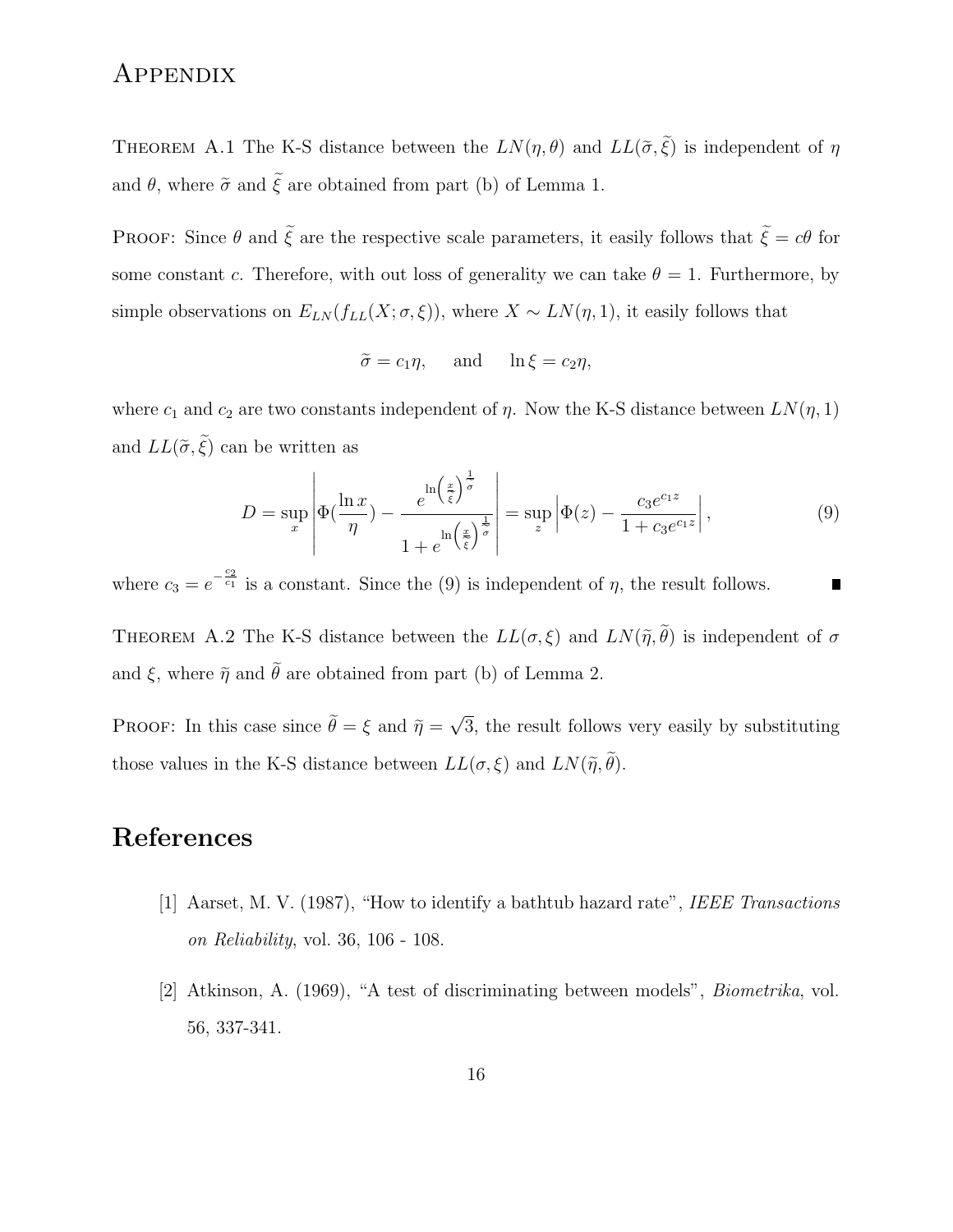- [3] Atkinson, A. (1970), "A method for discriminating between models" (with discussions), Journal of the Royal Statistical Society, Ser. B, vol. 32, 323-353.
- [4] Bain, L.J. and Englehardt, M. (1980), "Probability of correct selection of Weibull versus gamma based on likelihood ratio", Communications in Statistics, Ser. A., vol. 9, 375-381.
- [5] Balasooriya, C.P. and Abeysinghe, T. (1994), "Selecting between gamma and Weibull distributions approach based on prediction of order statistics", *Journal* of Applied Statistics, vol. 21, 17 - 27.
- [6] Chambers, E.A. and Cox, D.R. (1967), "Discriminating between alternative binary response models", Biometrika, 54, 573-578.
- [7] Chen, W.W. (1980), "On the tests of separate families of hypotheses with small sample size", Journal of Statistical Computations and Simulations, vol. 2, 183-187.
- [8] Cox, D.R. (1961), "Tests of separate families of hypotheses", Proceedings of the Fourth Berkeley Symposium in Mathematical Statistics and Probability, Berkeley, University of California Press, 105-123.
- [9] Cox, D.R. (1962), "Further results on tests of separate families of hypotheses", Journal of the Royal Statistical Society, Ser. B, vol. 24, 406-424.
- [10] Dumonceaux, R., Antle, C.E. and Haas, G. (1973), "Likelihood ratio test for discriminating between two models with unknown location and scale parameters", Technometrics, vol. 15, 19-31.
- [11] Dumonceaux, R. and Antle, C.E. (1973), "Discriminating between the log-normal and Weibull distribution", Technometrics, vol. 15, 923-926.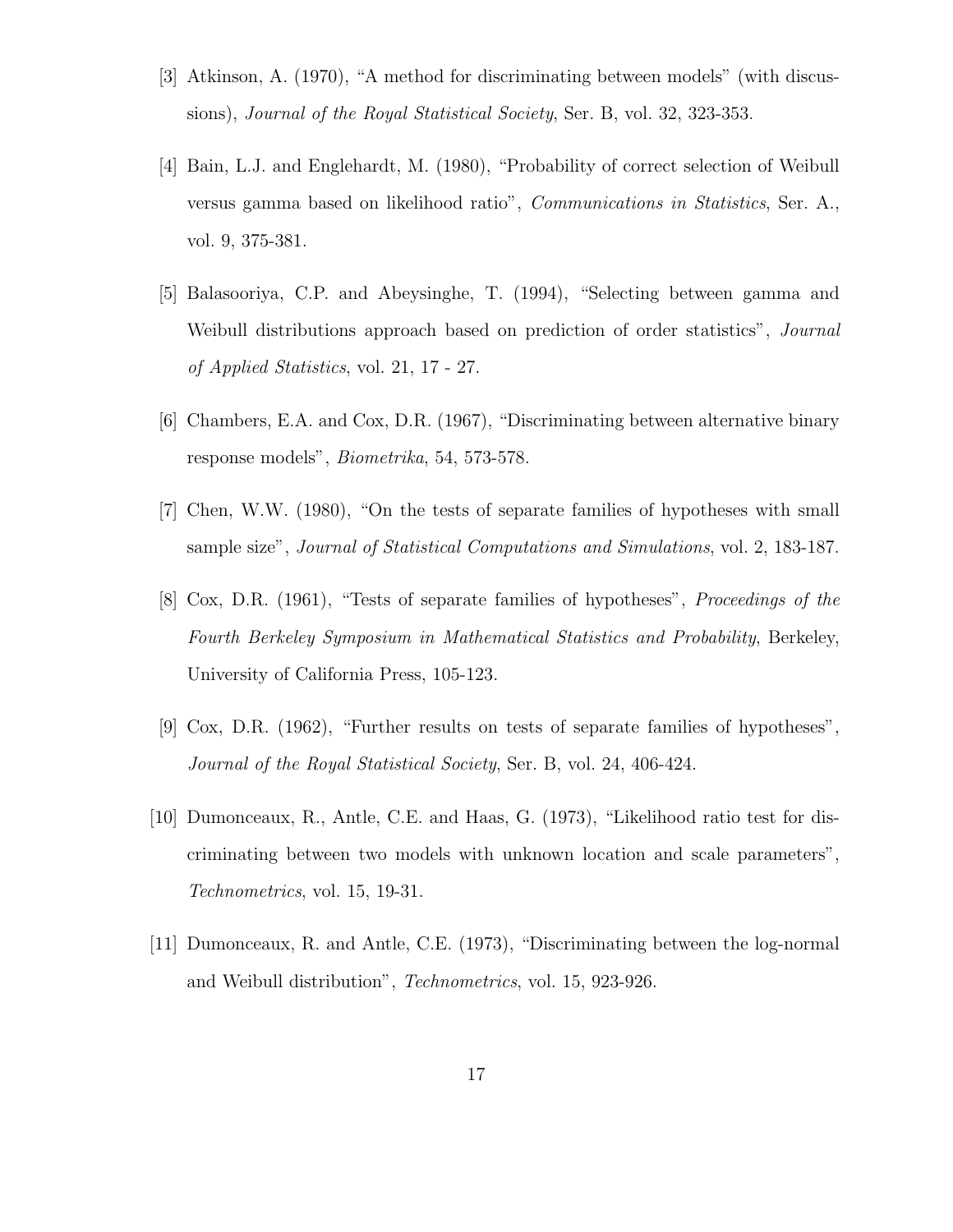- [12] Dyer, A.R. (1973), "Discrimination procedure for separate families of hypotheses", Journal of the American Statistical Association, vol. 68, 970-974.
- [13] Fearn, D.H. and Nebenzahl, E. (1991), "On the maximum likelihood ratio method of deciding between the Weibull and Gamma distributions", Communications in Statistics - Theory and Methods, vol. 20, 579-593.
- [14] Firth, D. (1988), "Multiplicative errors: log-normal or gamma?", Journal of the Royal Statistical Society, Ser. B, 266-268.
- [15] Gupta, R. D. and Kundu, D. (1999). "Generalized exponential distributions", Australian and New Zealand Journal of Statistics, vol. 41, 173 - 188.
- [16] Gupta, R. D. and Kundu, D. (2003a), "Discriminating between the Weibull and the GE distributions", Computational Statistics and Data Analysis, vol. 43, 179 - 196.
- [17] Gupta, R. D. and Kundu, D. (2003b), "Closeness of gamma and generalized exponential distribution", *Communications in Statistics - Theory and Methods*, vol. 32, no. 4, 705-721.
- [18] Gupta, R. D. and Kundu, D. (2004), "Discriminating between gamma and generalized exponential distributions", Journal of Statistical Computation and Simulation, vol. 74, no. 2, 107-121.
- [19] Johnson, N.L., Kotz, S. and Balakrishnan, N. (1995), Continuous Univariate Distribution, 2-nd edition, vol. 1, Wiley and Sons, New York.
- [20] Kappeman, R.F. (1982), "On a method for selecting a distributional model", Communications in Statistics - Theory and Methods, vol.11, 663-672.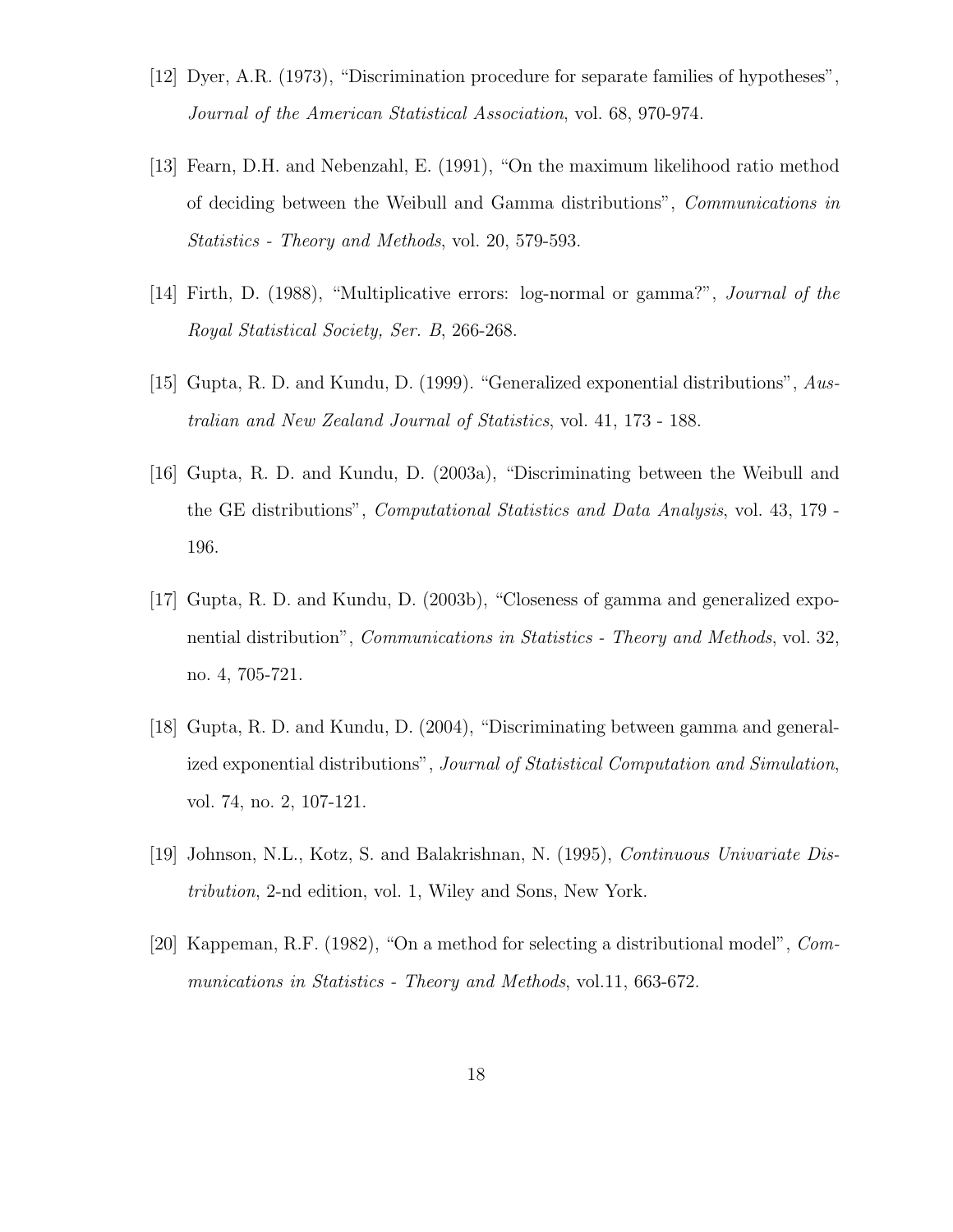- [21] Kim, H., Sun, D. and Tsutakawa, R. K. (2002), "Lognormal vs. Gamma: Extra Variations", Biometrical Journal, vol.44, 305-323.
- [22] Kundu, D., Gupta, R.D. and Manglick, A. (2005), "Discriminating between the lognormal and generalized exponential distributions", *Journal of Statistical Planning* and Inference, vol. 127, 213 - 227.
- [23] Kundu, D. and Manglick, A. (2004), "Discriminating between the Weibull and log-normal distributions", Naval Research Logistics, vol. 51, 893 - 905.
- [24] Kundu, D. and Manglick, A. (2004), "Discriminating between the Weibull and Log-Normal distributions", Naval Research Logistics, vol. 51, 893-905, 2004.
- [25] Kundu, D. and Manglick, A. (2005), "Discriminating between the Log-Normal and gamma distributions", Journal of the Applied Statistical Sciences, vol. 14, 175-187, 2005.
- [26] Lawless, J.F. (1982), Statistical Models and Methods for Lifetime Data, John Wiley and Sons, New York.
- [27] Linhardt, H. and Zucchini, W. (1986), Model Selection, Wiley, New York.
- [28] Marshall, A.W., Meza, J.C. and Olkin, I. (2001), "Can data recognize its parent distribution?", Journal of Computational and Graphical Statistics, vol. 10, 555 - 580.
- [29] Pascual, F.G. (2005), "Maximum likelihood estimation under misspecified lognormal and Weibull distributions", Communications in Statistics - Simulation and Computations vol. 34, 503 - 524, 2005.
- [30] Pereira, B, de (1978), "Empirical comparison of some tests of separate families of hypothesis", Metrika, vol. 25, 219 - 234.